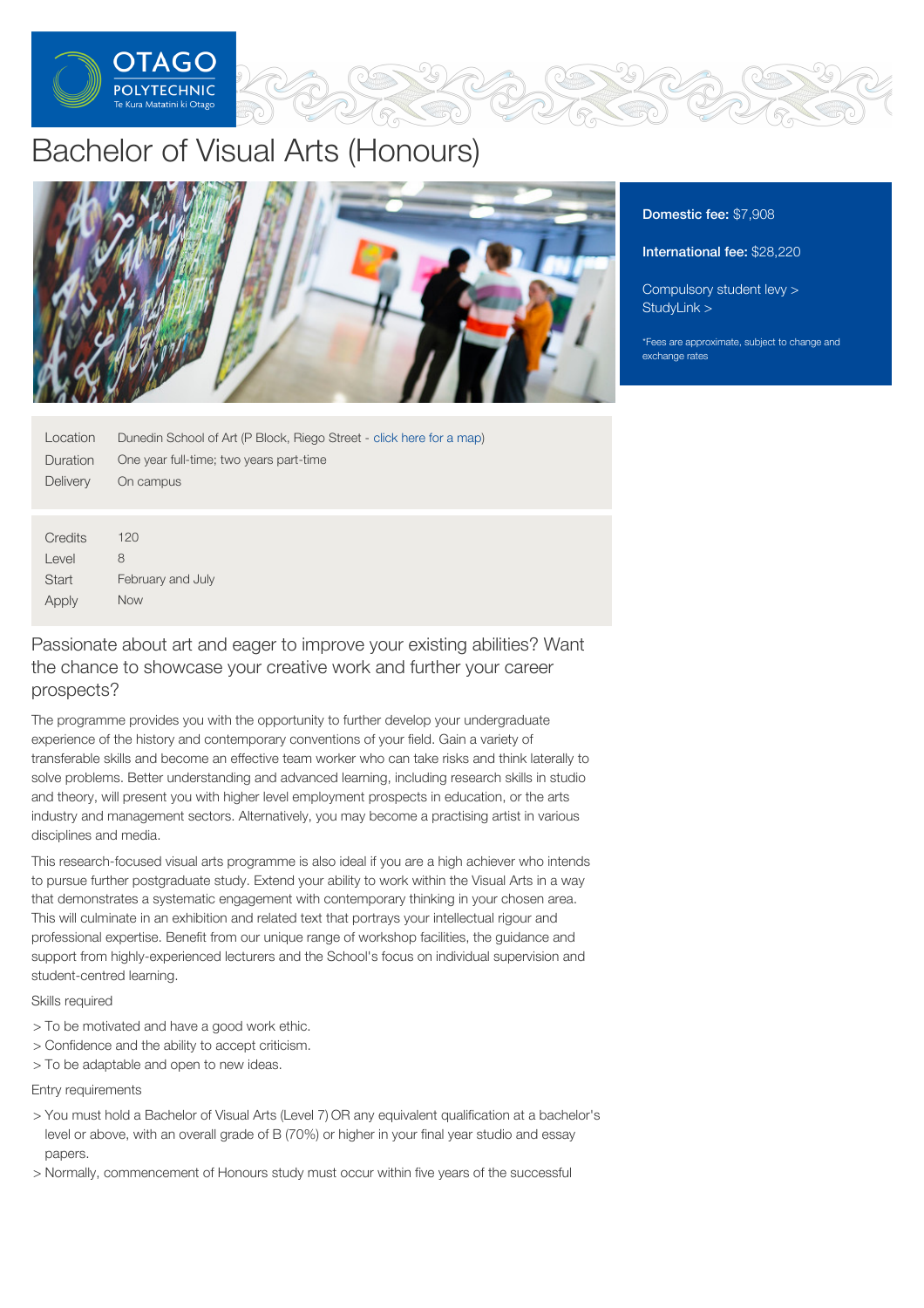completion of your degree. Exceptions will require the approval of the Postgraduate Coordinator.

- > You must submit an annotated portfolio, curriculum vitae and a project proposal. The portfolio must be no larger than 2MB.
- > Selection for admission includes an interview.
- > If you do not hold the above qualifications, you must demonstrate appropriate ability through a portfolio and associated writings which will be approved by the Postgraduate Admissions Committee.
- > International students will be individually assessed to ensure they meet the entry requirements.
- > If English is not your first language, you must provide:
	- > New Zealand University Entrance OR
	- > Overall Academic IELTS 6.5 with no individual band score lower than 6.0 (achieved inone test completed in the last two years), OR
	- > Acceptable alternative evidence of the required IELTS (see here for NZQA proficiency table and here for list of recognised proficiency tests).

If you need to improve your English Language skills, we offer a wide range of English programmes.

Application and Portfolio Requirements:

Your application should contain the following:

- 1. A curriculum vitae of no more than two pages which lists the relevant qualifications and previous exhibiting histories and references or includes any reviews or responses which are relevant.
- 2. An annotated portfolio with images that indicate the scope of the work to date in a focused way (2MB file size limit). These images should relate to your project proposal.
- 3. A project proposal of 500-1,000 words with annotated bibliography.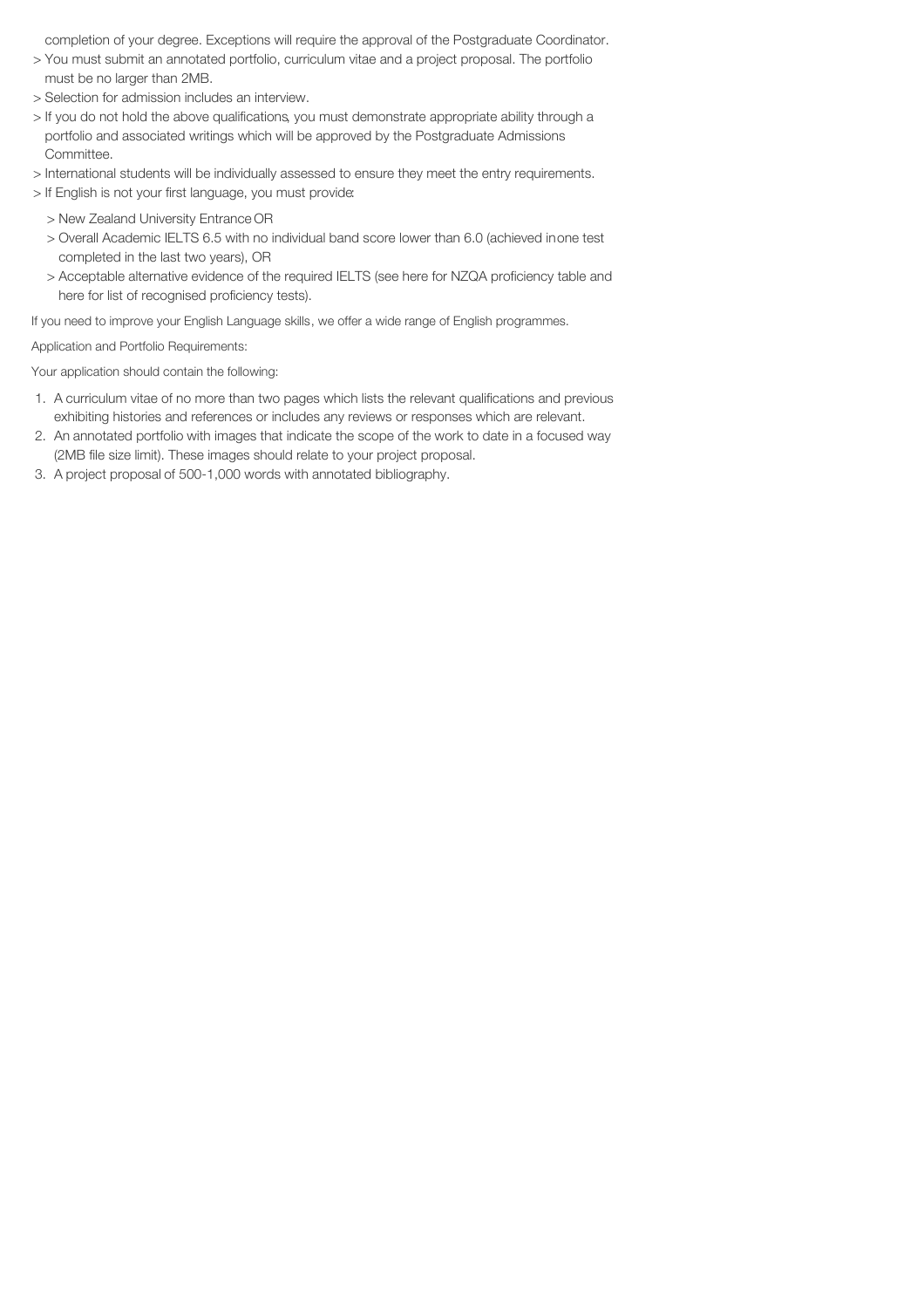## Annotated portfolio details:

You should provide approximately 15 images of work (including images of installations where applicable). Each image should be numbered and correspond with an annotated list including information as to title, date, size, materials and position within your practice. Images should illustrate a range of work as well as development over a period of time. If available, you should attach exhibition catalogues, reviews, articles or any other material relevant to your work. There is a 2MB file size limit for the portfolio.

Please note: While all reasonable care will be taken, Otago Polytechnic does not accept responsibility for damage or loss of portfolio material.

Contact details: Alexandra Kennedy Postgraduate Coordinator Senior Lecturer: Professional Practices, Art History and Theory, Painting Phone: 03 479 3741 / 0800 762 786 Email: alex.kennedy@op.ac.nz Location: Room P203, Dunedin School of Art, Riego Street, Dunedin

## Additional documentation

You must supply certified copies of your passport and visa (where appropriate).

## Selection procedure

Selection for admission includes an interview.

## Additional costs

The cost of additional materials will vary according to individual projects. As an indication, you may borrow up to \$1,000 in addition to any student allowance for course-related costs.

## Further study options

Expand your career options further by studying towards the Master of Fine Arts.

## You will study

By the end of the programme, you will be able to produce a proposal-based body of critically-engaged studio work and complete an extended essay of 5,000 words as a conceptual research paper contextualising the studio work produced.

## Studio Practice

The Dunedin School of Art has eight areas of studio practice: Ceramics, Electronic Arts, Jewellery & Metalsmithing, Painting, Photography, Printmaking, Sculpture and Textiles. The School of Design has four specialist areas: Communication, Fashion, Interior and Product Design. Postgraduate candidates may evolve unexpected relationships between traditional subjects or create new syntheses from them. As the organisation of your programme is shaped by your own proposal and desired end result, this qualification may be completed in one discipline, or across several.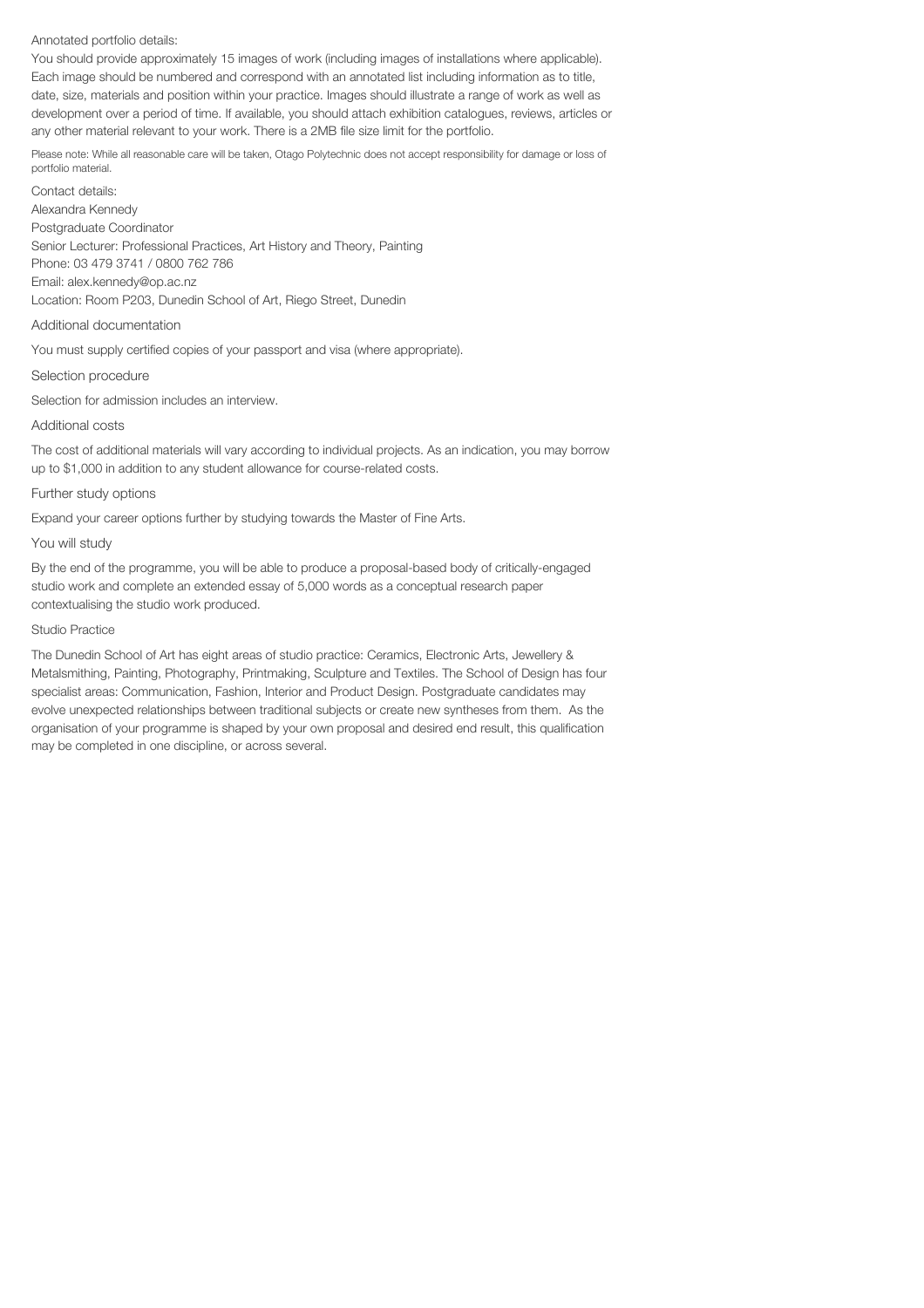#### Supervision

A studio and a theory supervisor are appointed for each candidate. The Postgraduate Coordinator will help you to interface with staff and other students at the School of Art and the School of Design and with the arts community within Dunedin and elsewhere.

# Group Work

Regular studio critiques and more formal presentation of work during seminars and research workshops provide opportunity for feedback, discussion and debate.

## Visiting artists and designers

An international visiting artists and designers programme feeds into your postgraduate studies and contributes to a community of practice, currency of ideas and valuable contacts.

## Studio space and facilities

You are allocated a studio space and have around-the-clock access to project-related facilities. The Dunedin School of Art has consistently focused on the development of excellence in the material aspects of art-making; it is now one of the best-equipped art schools in New Zealand and is fully supported by fine technical staff. The School of Design is recognised as being at the forefront of design education in New Zealand and features include the best-equipped advanced prototyping facility in Australasia.

### Exhibition opportunities

Dunedin is a city with many exhibition facilities ranging from small informal galleries to large, public spaces like the Dunedin Public Art Gallery. A number of fine regional galleries offer further exhibition spaces.

The Dunedin School of Art has played a part in visual arts education since its establishment in 1870. It was the first in New Zealand and the world's southernmost school of art and, under the helm of Con Hutton followed by Gordon Tovey, it developed a legacy of academic excellence and artistic individuality. Over the years the school has attracted such students as Colin McCahon, Anne Hamblett, Doris Lusk and Lisa Walker; more recent graduates include Rachel Rakena who exhibited at the Venice Biennale in 2008 and Emma Bugden who became director of ArtSpace Auckland in 2008.

Individuals choose the Dunedin School of Art at Otago Polytechnic for its resource competitiveness, quality of teaching and supervision and its sense of community. Our points of difference are our interest in an integrated theory/studio learning environment and our ability to retain well-equipped workshops in all technical areas with appropriate technical support. Our position within a supportive Polytechnic enables this.

Our graduates work in all fields of art, often complementing their own practice with curatorial work, teaching, public art projects, design projects or work in the arts access field. The skills they learn are transferable to a wide variety of employment situations.

# Your workload

You will participate in a weekly public seminar and postgraduate workshop (12.30pm-5.30pm) where you will have the chance to interact with your fellow students. A one hour weekly meeting with your supervisor(s) will also give you the opportunity to hone your ideas and seek specialist advice in a more intimate environment. The rest of your time will be spent in self-directed study in your studio alongside your postgraduate peers, producing the necessary work to successfully complete the qualification. The School provides around the clock access to its facilities, allowing you the flexibility to study alongside part-time employment or other commitments.

# Qualification structure

The two semesters operate in conjunction to build from semester one - in which you develop a body of studio work along with a draft essay of 3,000 words for critical feedback - through to semester two - at the end of which you successfully complete the body of studio work and also extend the essay to a length of 5,000 words. In this programme, writing and studio work generate a single project outcome/grade.

| SEMESTER ONE                   |   | Level Credits |
|--------------------------------|---|---------------|
| Studio Project Part One   8    |   | 60            |
| SEMESTER TWO                   |   |               |
| <b>Studio Project Part Two</b> | 8 | ണ             |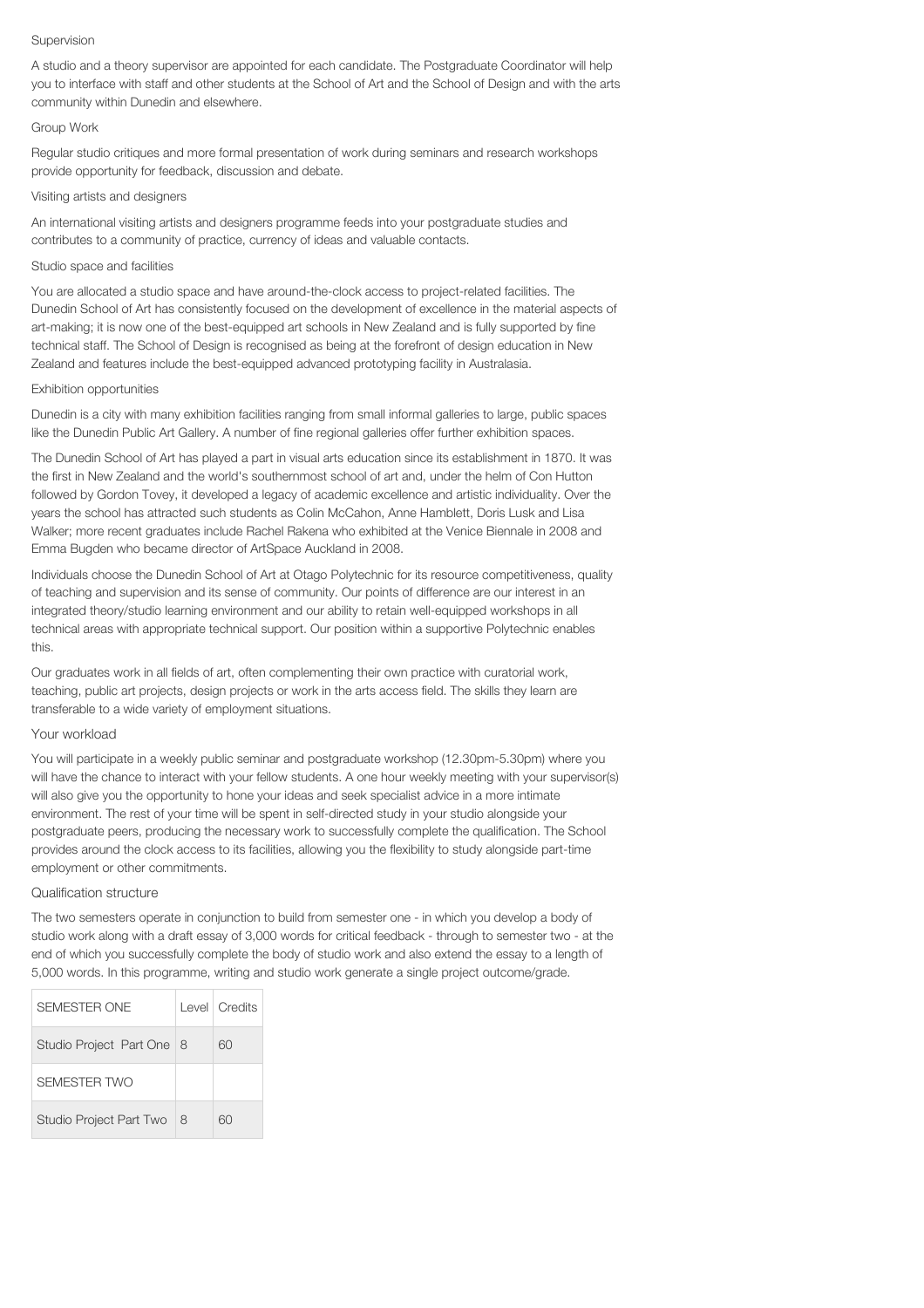| Programme total | 120 |
|-----------------|-----|
|                 |     |

# Student loans/allowances

Student loans and allowances are for domestic students only. For information about student loans and allowances please visit the Studylink website. It is important to apply for your student loan/allowance at the same time as you apply for this programme, due to the length of time Studylink take to process. Loan/allowance applications can be cancelled at any time if you decide to withdraw your programme application or if it is unsuccessful.